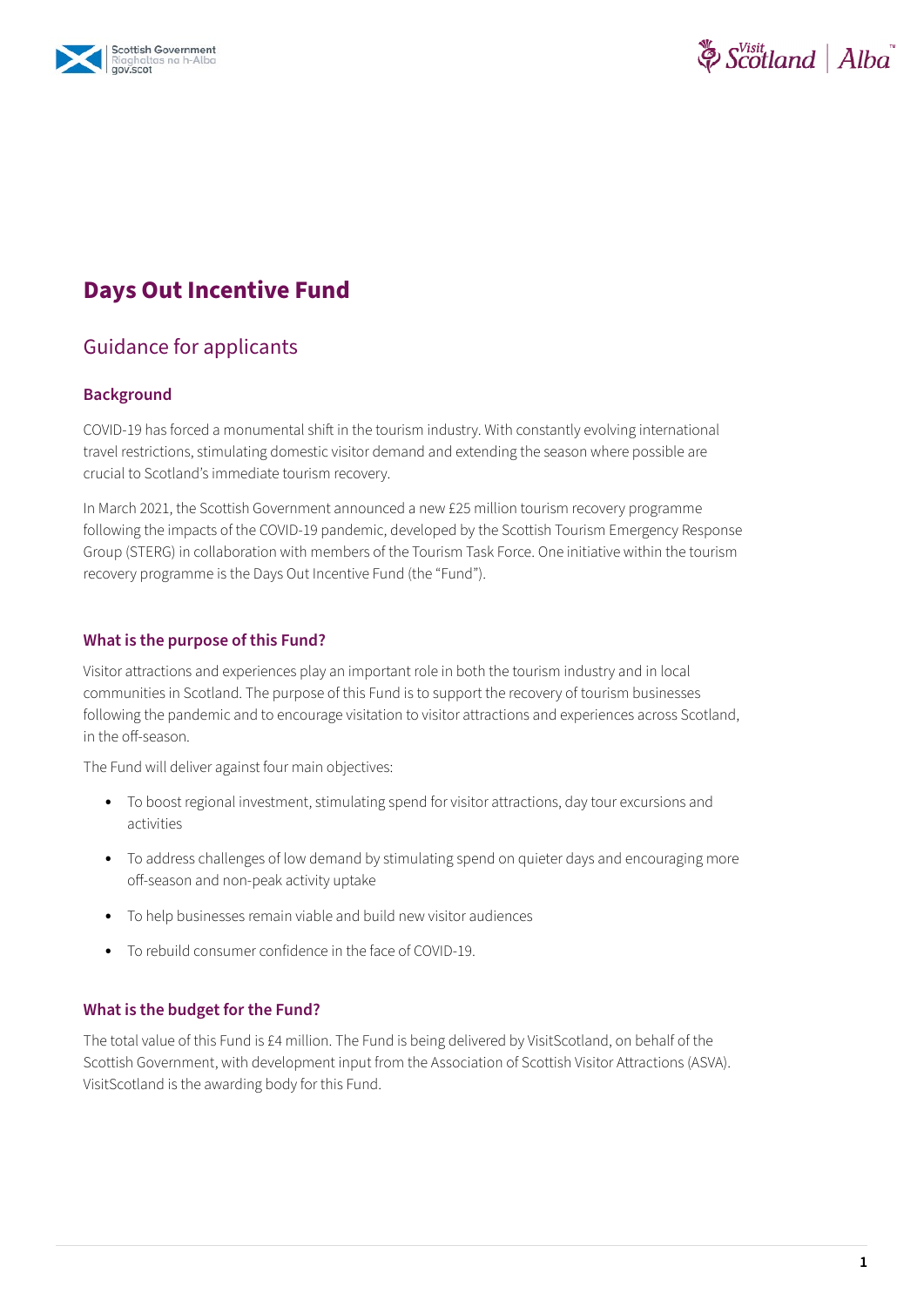### **What are the benefits?**

The Days Out Incentive Fund allows successful applicants to participate in a consumer-facing promotion, to stimulate demand and usage of Scotland's visitor attractions, day tour excursions and activities over the off-season.

Successful applicants to the Fund will enjoy:

- **•** Potential to boost sales and extend the season for your visitor attraction or experience through participation in the Days Out 'up to 50% off' promotion
- **•** Access to a marketing toolkit with campaign assets and messaging will be provided to promote your participation in the Days Out 'up to 50% off' campaign
- **•** Value from VisitScotland's overarching Days Out promotional campaign to drive visitor awareness and interest

#### **How will the Fund operate?**

Successful applicants will be awarded funding to subsidise the cost of a ticket to their visitor attraction, activity, or day tour excursion. A promotional mechanic of **'up to 50% off'** must be applied by the successful business, up to the **maximum discount value of £20 per ticket booked and paid for**.

This means that:

- where the discount value of the ticket based on a 50% discount would be £20 or less, the full 50% discount must be given to the customer; and
- where the discount value of the ticket based on a 50% discount would be more than £20, a discount of £20 must be given to the customer.

Discounts must be applied by the business at the point of booking by a customer, using the business' existing booking processes including online or offline. For example, a business may wish to use a specific Days Out 'Up to 50% off' scheme discount code for online bookings. It will be the business' sole responsibility to ensure that all discounts and codes are properly applied, and that customers are made aware that a Days Out 'up to 50% off' scheme discount will be applied to their booking.

No booking fees or commissions are charged by VisitScotland.

Discounts can only be applied to bookings where the relevant visit / experience takes place within the promotional period of 4 November 2021 to 18 February 2022. The discount cannot be applied to bookings made for any dates beyond 18 February 2022.

Example scenarios of how the Days Out 'up to 50% off' discount should be applied:

- **•** Two adults purchase admission tickets for a Visitor Attraction at £7.50 each. The total ticket value is £15. The customer receives 50% off and pays £7.50. The Visitor Attraction covers £7.50 from their awarded sum from the Fund.
- **•** Family admission ticket for a Visitor Attraction is £50. The customer receives up to 50% off, but the discount is capped at £20 per ticket. The customer pays £30 and the Visitor Attraction covers £20 from their awarded sum from the Fund.
- **•** One adult and two children purchase admission tickets for a Visitor Attraction at £7.50 per adults, and £2.50 per child. Total ticket value is £12.50. The customer receives 50% off and pays £6.25. The Visitor Attraction covers £6.25 from their awarded sum from the Fund.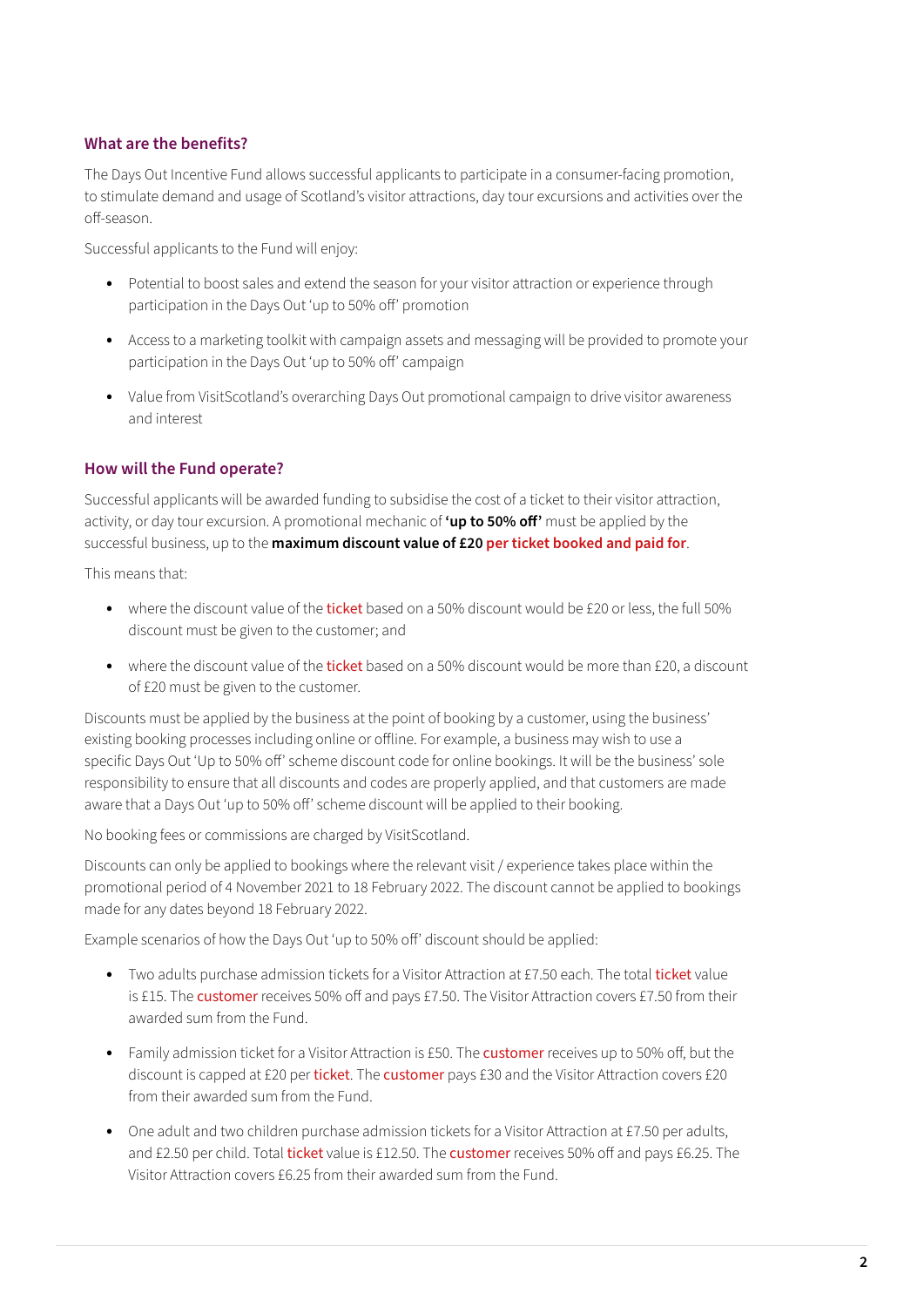- **•** Two adults and two children book an archery experience, at £30 per adult, and £20 per child. Total ticket value is £100. The customer receives 50% off for each ticket and pays £50. The archery activity provider covers £50 from their awarded sum from the Fund.
- **•** Two adults and two children book a day tour excursion at £55 per adult, and £50 per child. Total ticket value is £210. The customer receives up to 50% off, but the discount is capped at £20 per ticket. The customer pays £130 and the Day Tour operator covers £80 from their awarded sum from the Fund.

VisitScotland will deliver a Days Out promotional marketing campaign, targeting audiences in Scotland to inspire and encourage day trips. Activity will drive to a landing page on VisitScotland.com, where the participating businesses will be featured.

Participating businesses must have a free-web listing on the VisitScotland.com site in order for their details to be accessed via the landing page on VisitScotland.com.

If a participating business does not already have a free web listing on VisitScotland.com, it will need to set up a listing before participating in the Days Out 'Up to 50% off' scheme – details of how to sign up for a free business listing can be found at *[https://www.visitscotland.org/supporting-your-business/marketing/](https://www.visitscotland.org/supporting-your-business/marketing/opportunities/national-tourism-website) [opportunities/national-tourism-website](https://www.visitscotland.org/supporting-your-business/marketing/opportunities/national-tourism-website)*. There is no requirement to retain a VisitScotland.com listing beyond the promotional period of the Days Out 'Up to 50% off' scheme.

Customers will be referred from VisitScotland.com directly to the business to make their bookings. VisitScotland has no responsibility or liability in relation to any bookings, and VisitScotland gives no guarantees that any particular volume of bookings will be made with any particular business.

#### Customers can book discounted tickets across multiple attractions or experiences.

Customers will be advised that tickets are limited, and that they will need to book in advance with the attraction / experience to access the offer and to avoid disappointment. It is the sole responsibility of the business to track and manage its booking arrangements with customers so as to avoid the business giving a total amount of discounts that exceeds the grant amount awarded under the Fund. A participating business must honour all discounts given to customers at the time of booking.

Once a business has fully used the grant awarded under the Fund towards discounted tickets, there will be an option to opt-out of participation in the Days Out 'Up to 50% off' scheme within the VisitScotland.com web listing. Once opted-out, the business will no longer be displayed as participating in the Days Out 'Up to 50% off' scheme in their VisitScotland.com listing or on the landing page for the scheme. The business must also remove any references to the availability of a Days Out 'Up to 50% off' scheme discount from its website and any other promotional materials.

Businesses who have applied all of their grant funding to discounted tickets and who do not opt-out (i.e. remain listed on VisitScotland.com as participating in the scheme) do so at their own discretion and cost, and businesses must honour all discounts that are given to customers at the time of booking.

No further grants or other amounts will be paid by VisitScotland to any participating business beyond the amount of the grant funding that is set out in the grant fund letter issued to them in relation to the Fund.

Businesses must comply with the terms of their grant award and any other materials and guidance that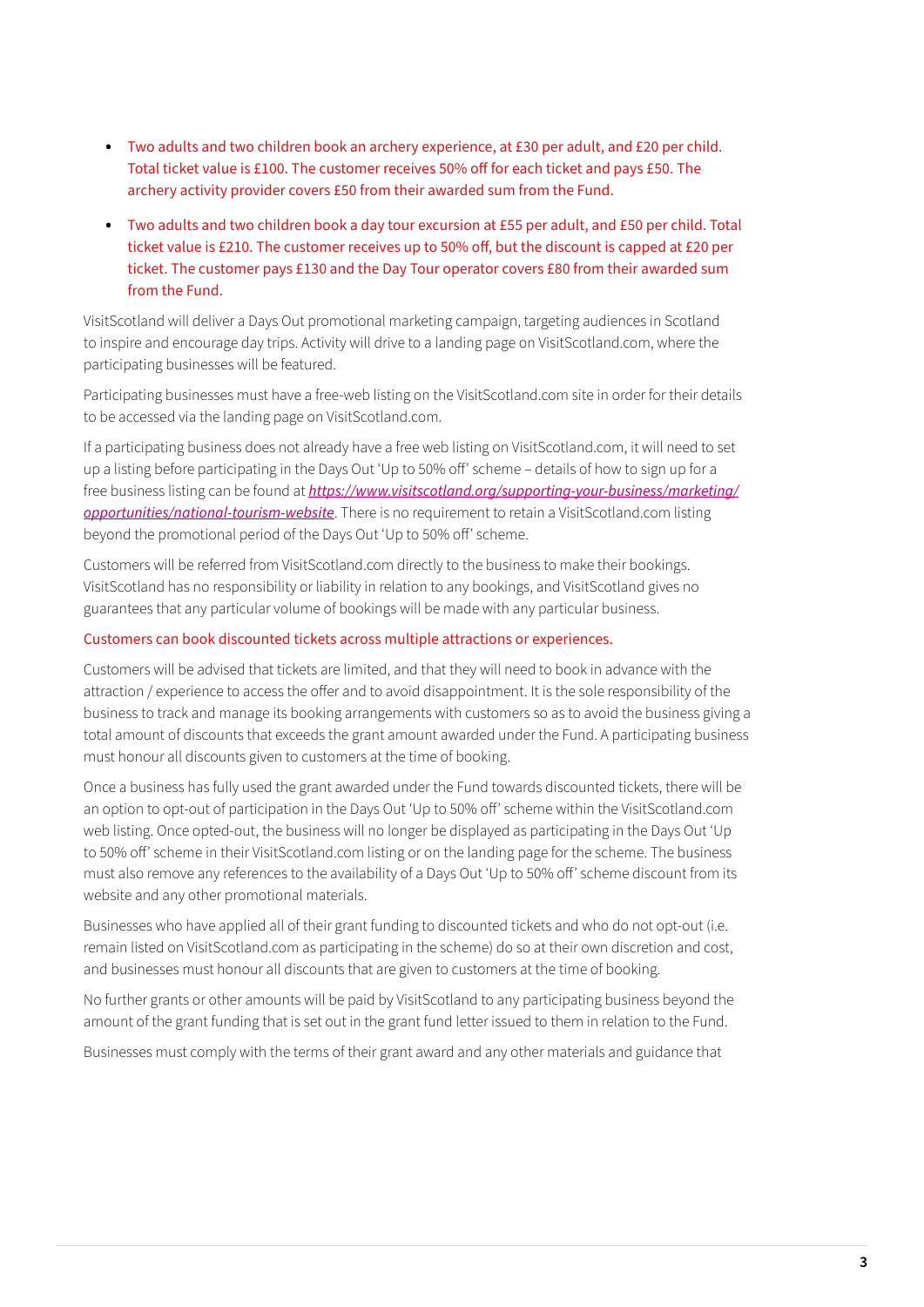is issued by VisitScotland in relation to their participation in the Days Out 'Up to 50% off' scheme, and, in particular, must ensure that they act in a fair and non-discriminatory manner and in compliance with all applicable laws.

#### **What is the process and timeline for the fund?**

1. Businesses which meet all the eligibility conditions and criteria set out in this Guidance will be able to submit an application form from **12 noon on Tuesday 5 October 2021 until 12 October 2021 at 5pm** via the form available on *[https://www.visitscotland.org/supporting-your-business/funding/](https://www.visitscotland.org/supporting-your-business/funding/days-out-incentive-fund/apply) [days-out-incentive-fund/apply](https://www.visitscotland.org/supporting-your-business/funding/days-out-incentive-fund/apply)*. Any applications received after this period will not be considered. Applications will not be assessed on a first come, first served basis.

Please note the online form will not be available until 12 noon on 5 October 2021. Once you start the application form, you will not be able to save it and return to it later. Please have all information and supporting documentation ready so you can complete and submit the form in one sitting.

Applications are invited from all eligible businesses and are not dependent upon a previous funding award from VisitScotland.

- 2. Following the assessment of all applications, a panel consisting of VisitScotland staff will make the final decisions on the funding (if any) to be awarded to each applicant, including assessment of the financial evidence submitted with the application.
- 3. If your application is rejected, you can appeal this decision. Any appeals should be submitted in writing to *[DaysOutFundAppeals@visitscotland.com](mailto:DaysOutFundAppeals%40visitscotland.com?subject=)* together with a justification for the appeal. Appeals will be reviewed by VisitScotland and a representative from the Scottish Local Authority Economic Development Group. The Appeals Panel decision on any appeals will be final.

## **Who is this Fund for?**

This Fund will be open to visitor attractions and experiences that:

- i. meet the definitions as set out in Table one
- ii. **and** fall into one of the 'eligible business types' as set out in *[Appendix](#page-10-0) one* to this Guidance.

In addition, participating businesses must

- **•** have a place of business in Scotland
- **•** charge paid admission to customers for the relevant visitor attraction / experience
- **•** be open for business during the promotional period (i.e. 4 November 2021 to 18 February 2022)
- **•** have availability during that promotional period
- **•** be signed-up to the COVID-19 industry standard 'We're Good to Go' or equivalent
- **•** sign up for a free VisitScotland.com web listing

If you operate more than one eligible attraction / experience, you can submit an application form **for each** attraction / experience. There will be a section in the form which allows you to set out whether the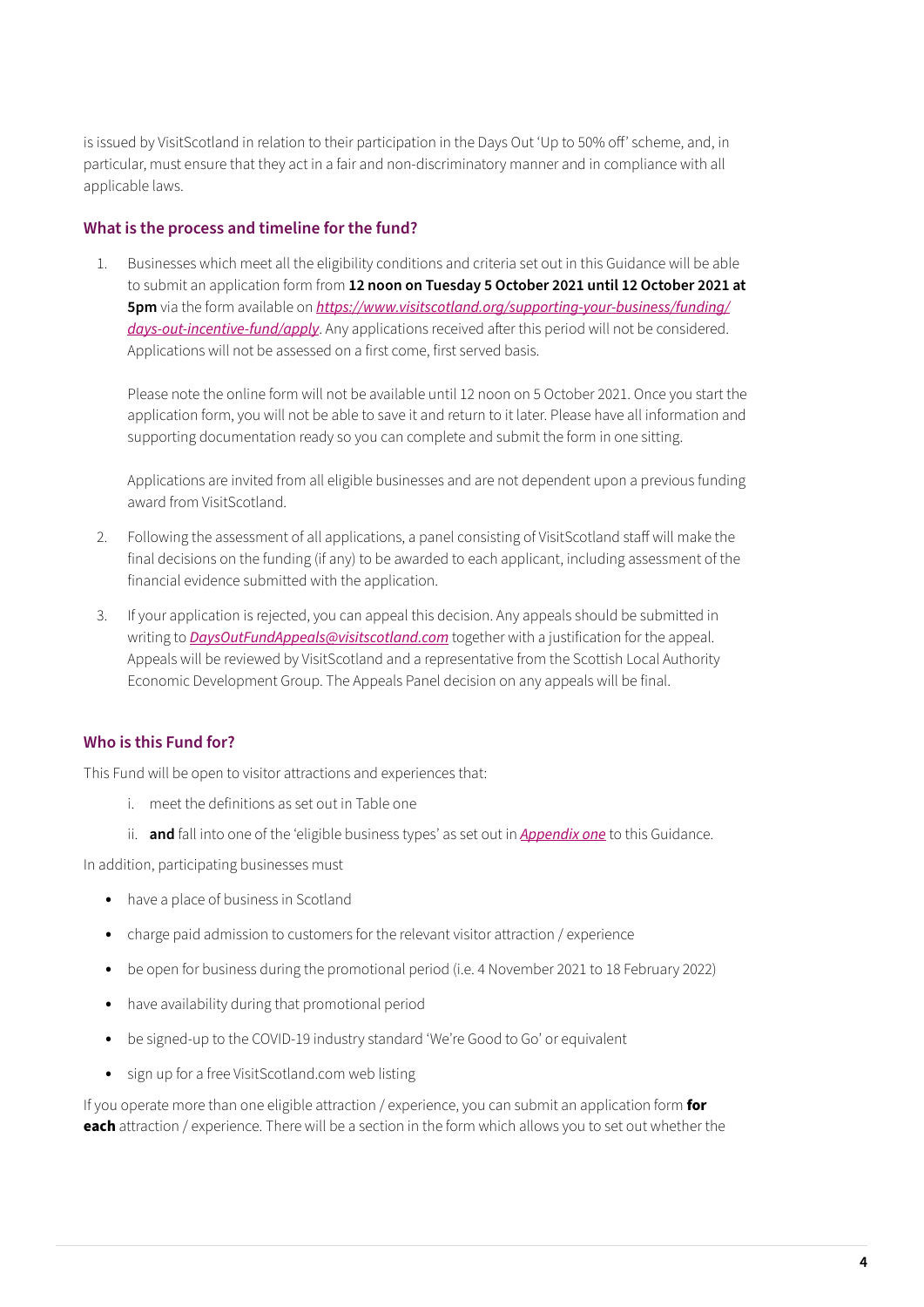attraction / experience forms part of a wider group of companies which operate multiple attractions / experiences or is one of multiple operated by the same entity. Where an entity either operates multiple attractions / experiences or where a group of entities operates multiple attractions / experiences, this will be taken into account when determining the final grant award, as explained further within this Guidance.

### **Definitions**

In order to be eligible for this Fund, your business must (in addition to meeting all of the other eligibility conditions and criteria set out in this Guidance) meet one of the three definitions set out in Table one:

#### Table one

| <b>Business type</b>                                                  | Definition for the purposes of this Fund                                                                                                                                                                                                                                                                                                                                                                                                                                            |
|-----------------------------------------------------------------------|-------------------------------------------------------------------------------------------------------------------------------------------------------------------------------------------------------------------------------------------------------------------------------------------------------------------------------------------------------------------------------------------------------------------------------------------------------------------------------------|
| 'Visitor Attraction'                                                  | A Visitor Attraction is defined as an established excursion<br>destination, a primary purpose of which is to allow public access for<br>entertainment, interest or education, rather than being primarily a<br>retail outlet or a venue for sporting or film performances. It must be<br>open to the public, for published periods each year and should be<br>capable of attracting tourists or day visitors, as well as local residents.<br>(from ASVA's Articles of Association). |
| 'Outdoor Wildlife, Adventure &<br>Activity Sector Tourism Businesses' | On-land and non-motorised aerial / airborne and water activities<br>operators, activity providers and sole traders who deliver guided and<br>/ or supported activities for tourism in Scotland.                                                                                                                                                                                                                                                                                     |
| 'Day Tour Operator'                                                   | A business which offers a day tour experience in Scotland which does<br>not include accommodation but does include motorised transport.                                                                                                                                                                                                                                                                                                                                             |
|                                                                       | A 'day tour' is defined as: a single tour experience in Scotland<br>which does not fall under The Package Travel and Linked Travel<br>Arrangements Regulations 2018.                                                                                                                                                                                                                                                                                                                |

## **Eligibility criteria**

As part of the application form, organisations will be asked to provide information which confirms that they meet all of the following eligibility criteria:

- 1. Confirm that your business meets one of the three definitions as defined in Table one.
- 2. Confirm that your business is one of the 'eligible business types' defined in Appendix one.
- 3. Confirm that you have a permanent place of business in Scotland (registered business address or premises – please note the home offices of individual employees would not be considered valid Scotland registered business addresses and would not be eligible for this Fund unless it's the address of a sole trader).
- 4. Confirm that you charge fees to customers for the relevant visitor attraction / experience.
- 5. Confirm that your attraction / experience is in / delivered in Scotland.
- 6. Confirm the attraction / experience had a minimum turnover from ticketing of £15,000 or more in the year 2019/20 (as verified in your annual accounts).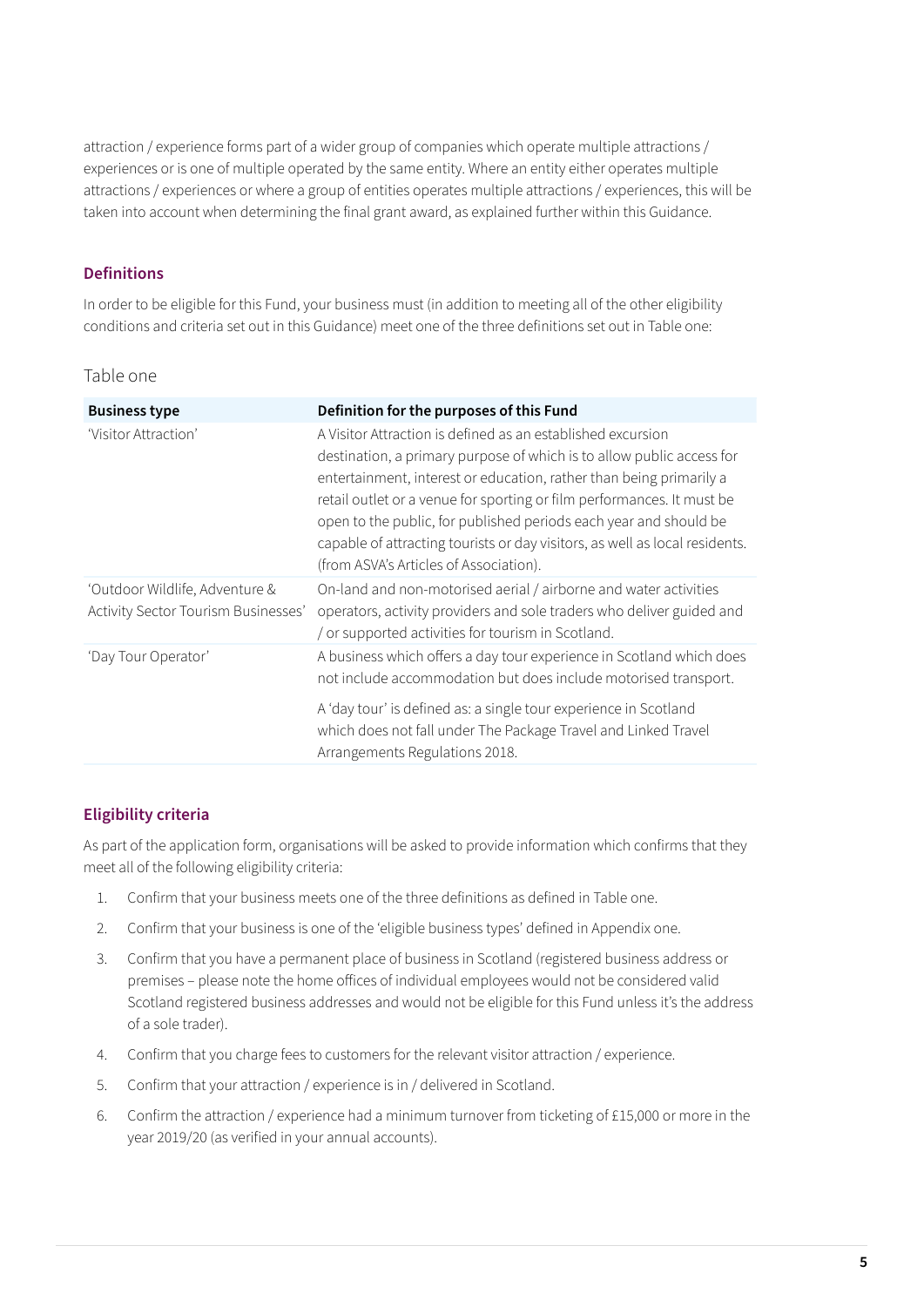- 7. Confirm that you intend to operate your attraction / experience between 4 November 2021 and 18 February 2022 and that you have availability during this period.
- 8. Confirm that you are signed up to the COVID-19 industry standard 'We're Good to Go' or equivalent industry standard.
- 9. Your business must not have been in financial difficulty as of 31 December 2019 if you are a SME or Large organisation – please see the Subsidy Control section in this Guidance document for more information.

## **Additional Information/Supporting Documentation**

In addition to providing information which confirms that they meet all of the eligibility criteria, businesses will be asked to provide the following additional information supporting documentation in their application:

- **•** Summary of business activity including the structure of your business, whether you are part of a group of companies, how many attractions you run etc.
- **•** Confirmation of whether you already have a free web listing on VisitScotland.com (or that, if you do not already have such a listing, you will set one up before participating in the promotion)
- **•** Annual turnover from ticketing for the attraction / experience applying for
- **•** Indication of turnover from ticketing and footfall for the attraction / experience applying for from 4 November 2019 to 18 February 2020
- **•** Full current ticket pricing structure as at 1 September 2021
- **•** Name of applicant organisation
- **•** Trading name if different
- **•** Name and Address of attraction / experience applying for
- **•** Address (inc. postcode)
- **•** Opening times during the period of the promotion
- **•** Local authority
- **•** One of the following:
	- **·** National VAT Number
	- **·** Company Registration Number
	- **·** Charity Registration Number
	- **·** HMRC Unique Tax Reference Number
- **•** Size of organisation
- **•** Name of person completing application form
- **•** Position within organisation
- **•** Email address
- **•** Mobile contact number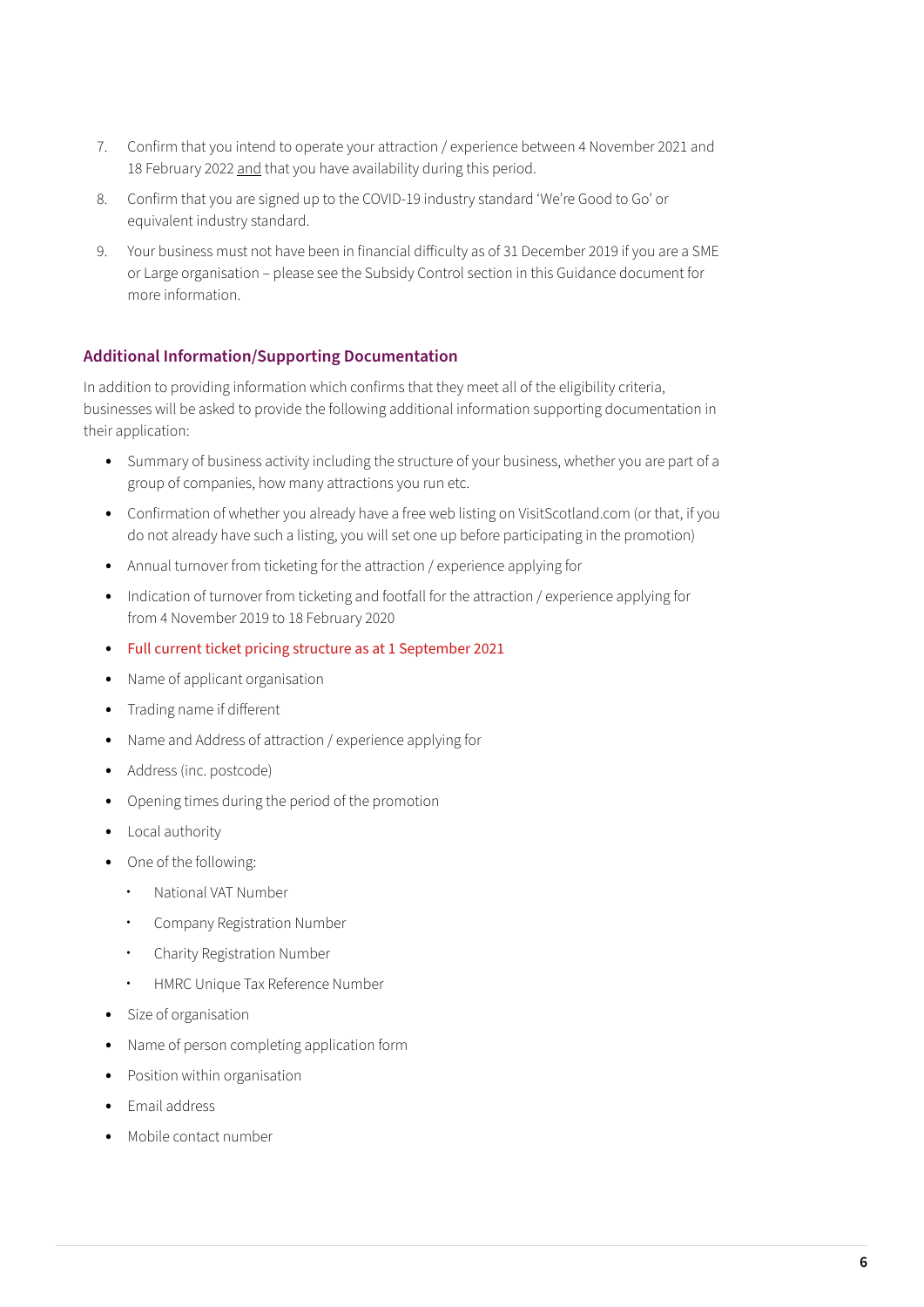- **•** Organisation website / web presence
- **•** Confirmation that you meet the eligibility criteria set out earlier in this guidance document
- **•** Name of bank
- **•** Address of bank
- **•** Name on bank account
- **•** Sort Code
- **•** Account Number

#### **Financial Supporting Documentation**

You will be asked to provide the following additional information supporting documentation in your application:

- **•** Published accounts for 2019/20 year which have been audited / verified by an accountant or copy of filed tax return for 2019/20 to verify turnover figure disclosed in application. Businesses with a year end after 31 December 2019 can submit the previous year if these are their latest set of accounts; Where 2019/20 accounts cannot be provided in relation to a specific attraction/ experience, businesses can submit their most recent set of verified accounts.
- **•** If you operate a group structure with consolidated accounts and are not able to provide the evidence required, please provide management accounts for 2019/20 year which have been prepared / verified by an accountant. These management accounts must clearly state the turnover for the Visitor Attraction / Experience to which the application relates.
- Valid annual insurance document to cover third party liability and / or employee liability insurance for the year ending in 2021/22 tax year (insurance documents relevant to the Visitor Attraction / Experience being applied for should be provided. If your policy covers multiple Visitor Attractions / Experiences, the same document can be provided for each Visitor Attraction / Experience being applied for provided the relevant Visitor Attractions / Experiences (and their addresses) are named or referenced in the document).
- **•** Bank statement for July 2021 (redacted statements will be accepted provided bank name, sort code and account number are clearly shown).

VisitScotland may also request further financial information from you to assist in its assessment of your application [and VisitScotland may also conduct financial and other relevant checks against publicly available information/resources].

#### **How much funding can successful applicants expect to receive?**

Due to the limited amount of funding available, and in the interest of fairness, the final amount awarded to a successful applicant will be determined once all applications are received and assessed.

We expect a range of amounts to be awarded under this Fund, up to a maximum of up to £25,000 per attraction / experience depending on the level of ticket turnover for that attraction / experience (as set out in this Guidance). We expect that this Fund may be oversubscribed - please note that any award amount indications set out in this document are for guidance only, are expressed as "up to" a certain amount and are dependent on the number of successful applications to this Fund. We reserve the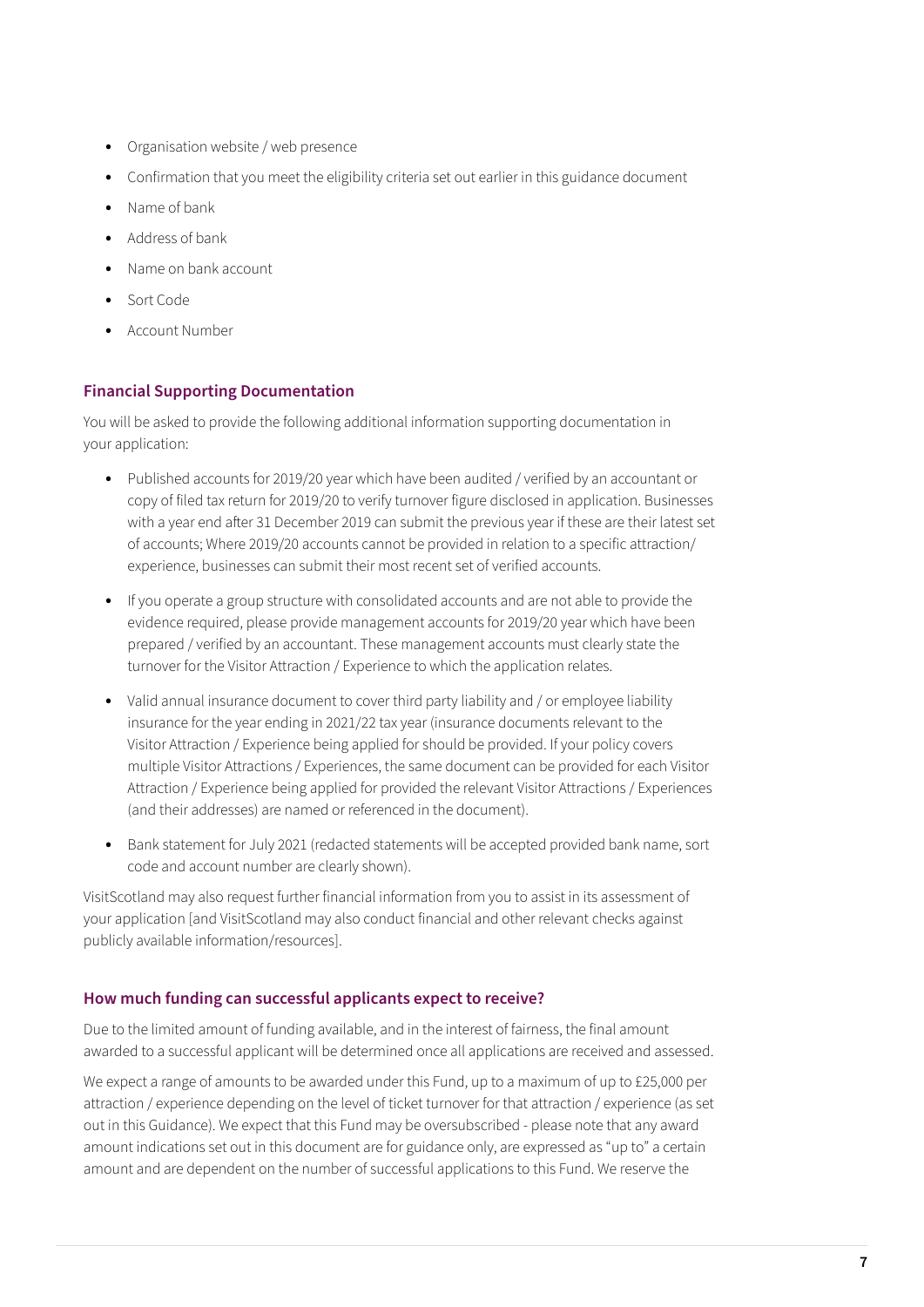right to award an amount significantly lower or higher than the indications provided in this document.

Where an entity operates multiple attractions / experiences (or is part of a wider group that operates multiple attractions / experiences), the grant award made will depend on the level of ticket turnover for each attraction / experience (as set out in this Guidance) up to a maximum of £150,000 per entity/group.

The grant award will be based on turnover from ticketing. There are six grant levels and final awards will be determined on applications received.

Attraction / Experience with a turnover from ticketing between:

- **•** £15,001 and £51,000 Grant up to £4,000
- **•** £51,001 and £150,000 Grant up to £7,000
- **•** £150,001 and £300,000 Grant up to £10,000
- **•** £300,001 and £600,000 Grant up to £15,000
- **•** £600,001 and £1,800,000 Grant up to £23,000
- **•** in excess of £1,800,001 Grant up to £25,000

The grant award can only be used for the attraction / experience(s) applied for. Where an entity receives the capped amount of £150,000 for multiple eligible attractions / experiences, the award must be applied to the attraction / experience to which the grant award relates, as specified in the relevant grant award letter(s) issued to you. If you are successful, the grant award will be paid in two instalments, as explained further in this Guidance.

If any unallocated funds remain within the Fund budget once all applications have been received and assessed, VisitScotland will determine (at its sole discretion) how any such unallocated funds will be applied. In this circumstance, the process will be transparent, equitable and fair.

#### **Grant instalments and reporting**

If you are successful, you must sign and return the grant award letter and accept the terms and conditions before the grant award will be paid into the organisation's bank account. The award will be paid in two instalments. The first instalment of 80% of the grant award will be paid shortly after the return of a signed grant award letter.

Successful applicants will be required to provide a closure report no later than 4 March 2022, to evidence the ticket sales sold at the discounted rate and footfall generated. The second instalment of 20% of the grant award will be paid on (and subject to) VisitScotland's receipt and satisfactory review of the closure report. Failure to submit a closure report to VisitScotland will prevent the second instalment payment being paid, and VisitScotland also reserves the right (at its sole discretion) to recover all or part of the first instalment of the grant award.

If the closure report does not provide sufficient evidence that the discounts applied by the business towards ticket sales met the full value of the grant awarded, VisitScotland reserves the right (at its sole discretion) to (i) refuse to pay all or part of the second instalment of the grant and / or (ii) to recover all or part of the first instalment of the grant paid.

Participating businesses are obligated to keep a record of bookings, cash receipts and dates, in relation to the sale of 'up to 50% off' discounted tickets. This will be required for audit purposes.

If future COVID related restrictions result in reduced capacity or ability to operate, VisitScotland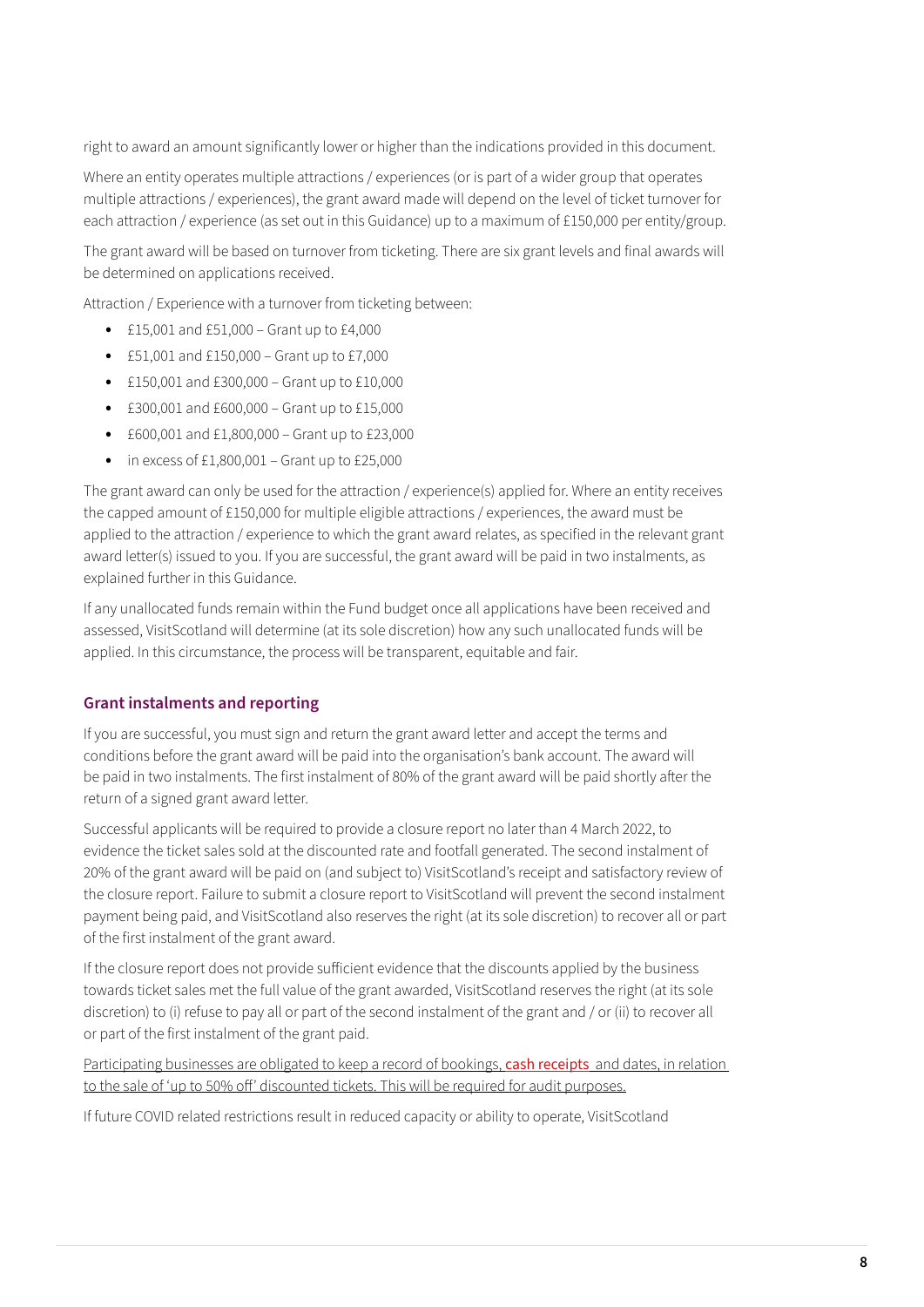will review the Days Out Incentive Fund timing and funding with the Scottish Government and will communicate any resulting changes to the Fund to successful applicants.

#### **Terms and conditions, Freedom of Information and accessibility**

If you are successfully awarded grant funding under the Fund, you must comply with the terms of the grant award letter issued to you by VisitScotland.

If you receive grant funding from this Fund and it is subsequently determined that you have provided false or inaccurate information as part of your application or you have failed to use the grant award in accordance with the permitted use detailed in the grant award letter, VisitScotland will seek to recover, with costs, all sums awarded to you from this Fund.

VisitScotland is subject to the Freedom of Information (Scotland) Act 2002 and may be obliged to release information about your application or grant award in response to any requests received. Information on all grant awards will be published on visitscotland.org and/or in the UK subsidy control transparency database and will be made available to other Scottish public sector bodies.

If you require forms to be made available to you in another format for accessibility reasons, please contact *[DaysOutFundEnquiries@visitscotland.com.](mailto:DaysOutFundEnquiries%40visitscotland.com.%20?subject=)*

#### **Data protection**

We will use the data provided by you in the application form and supporting documentation to assess your application for grant funding, to contact you regarding your application and for grant management purposes (for example, managing the Fund beyond the grant award stage).

Your data will be shared with the Scottish Government, relevant local authorities and / or other Scottish public sector bodies for verification and reporting purposes. In the case of appeals, your data will be shared with the Scottish Local Authority Economic Development Group who will form part of the appeals panel. If you want to find out more about what we do with your data, please see our *[Privacy Policy](https://www.visitscotland.org/about-us/privacy-and-policies/privacy)* at - *[https://www.visitscotland.org/about-us/privacy-and-policies/privacy.](https://www.visitscotland.org/about-us/privacy-and-policies/privacy)*

#### **Completing the digital forms**

Please ensure that you have all information and supporting documentation ready so you can complete and submit the relevant form in one sitting as, once you start to complete the form, you will be unable to save it and return to it later. Supporting documentation must be submitted in pdf, word, excel, png or jpeg formats. The maximum file size for each document is 10MB.

All the mandatory fields within the form must be completed before the form can be submitted. Should you miss any mandatory information or enter any information incorrectly, you will not be able to submit the form.

The field(s) requiring attention will be highlighted and you will be required to complete / correct these before you are able to submit. You will also be required to upload your supporting documentation to the form again.

Supported browsers for these forms are up to date versions of Chrome, Firefox, Safari, and Edge. We cannot guarantee successful operation / submission on older browser versions.

You may also find it easier to complete from a device with a larger screen, such as a desktop computer or laptop, rather than a mobile device. If you still have issues or require a different format for accessibility reasons, please contact *[DaysOutFundEnquiries@visitscotland.com](mailto:DaysOutFundEnquiries%40visitscotland.com?subject=)*.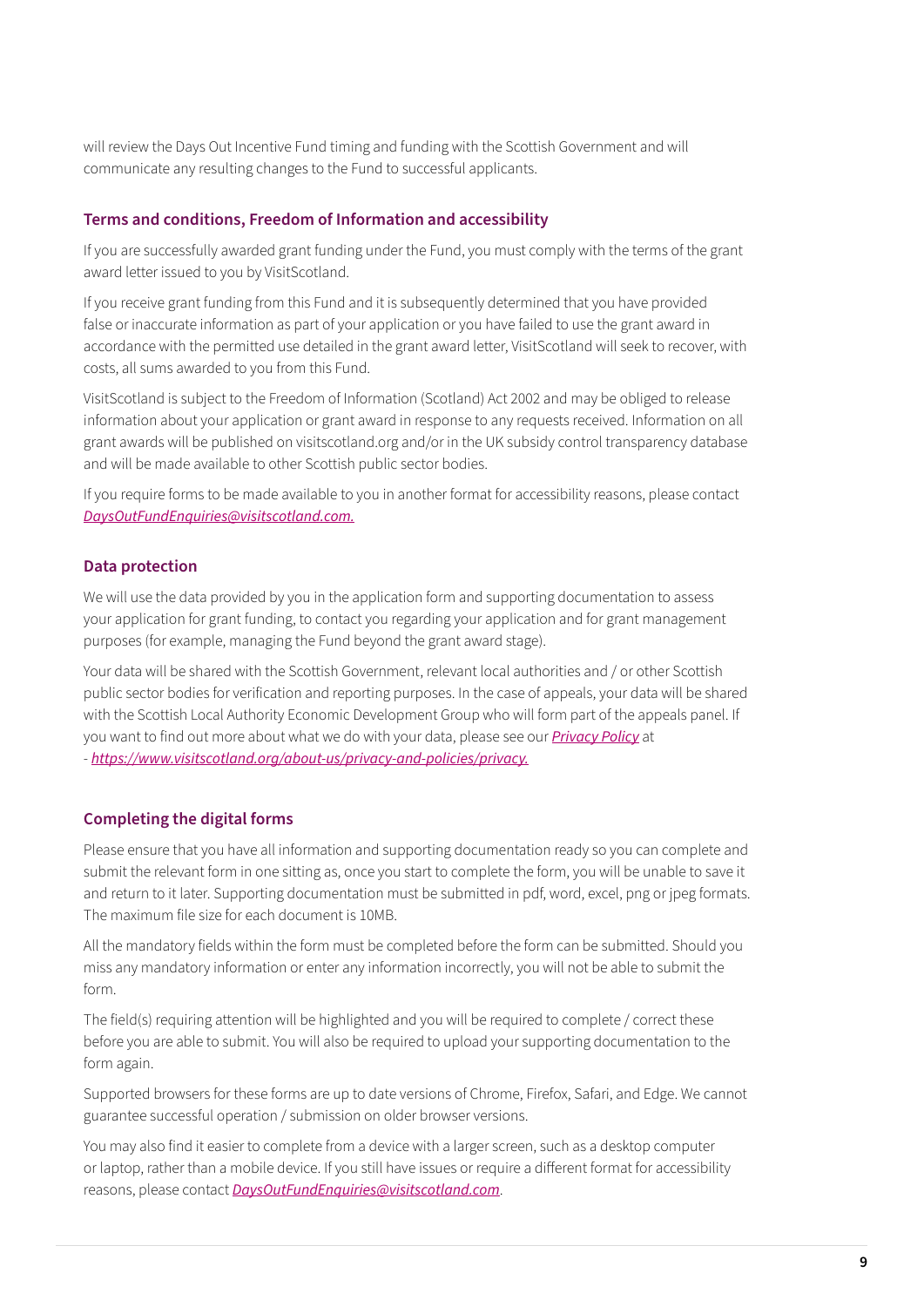# Subsidy Control

## **Confirmation of subsidies received and Undertaking in Difficulty Status**

This Fund forms part of the COVID-19 recovery programme announced by the Scottish Government at the end of March 2021. VisitScotland is currently awaiting guidance from the Scottish Government. The award will be made in line with current UK Subsidy Control requirements and additional information will be provided to successful applicants in the award letter and terms and conditions.

You may need to declare any amount received under this Fund to any other aid awarding body who requests information from you on how much aid you have received. You must retain the award letter for **four** years from the date of the letter and produce it on any request from the UK public authorities.

A subsidy may be granted to undertakings (SME / Large undertakings) that were not in difficulty, but that faced difficulties or entered in difficulty thereafter as a result of the COVID-19 outbreak. The subsidy is in addition to any aid that you may have received under the De Minimis regulation allowing aid of up to €200,000 to any one organisation over a three fiscal year period (i.e. your current fiscal year and previous two fiscal years).

If you are a micro or small undertaking you may be granted aid even if you would fall under the category of undertaking in financial difficulty on 31 December 2019, provided that you are not subject to collective insolvency procedure under national law and that you have not received rescue aid (which has not been repaid) or restructuring aid (and are still subject to a restricting plan).

- **•** A micro or small organisation is an undertaking that has less than 50 employees and less than 10 million euros of annual turnover and / or balance sheet.
- **•** A SME organisation is an undertaking that has 50 or more employees and 10 million euros or more of annual turnover and / or annual balance sheet
- **•** A large organisation is an undertaking that has 250 or more employees and 50 million euros or more of annual turnover and / or 43 million euro annual balance sheet.

#### **Undertakings in Difficulty Assessment**

In your application you will be asked to declare that on 31 December 2019, you did not meet any of the criteria to be considered an undertaking in difficulty.

'Undertaking in difficulty' is defined for the purposes of this scheme as an undertaking in respect of which at least one of the following circumstances occurs:

(a) In the case of a limited liability company (other than an SME that has been in existence for less than three years or, for the purposes of eligibility for risk finance aid, an SME within seven years from its first commercial sale that qualifies for risk finance investments following due diligence by the selected financial intermediary), where more than half of its subscribed share capital has disappeared as a result of accumulated losses. This is the case when deduction of accumulated losses from reserves (and all other elements generally considered as part of the own funds of the company) leads to a negative cumulative amount that exceeds half of the subscribed share capital.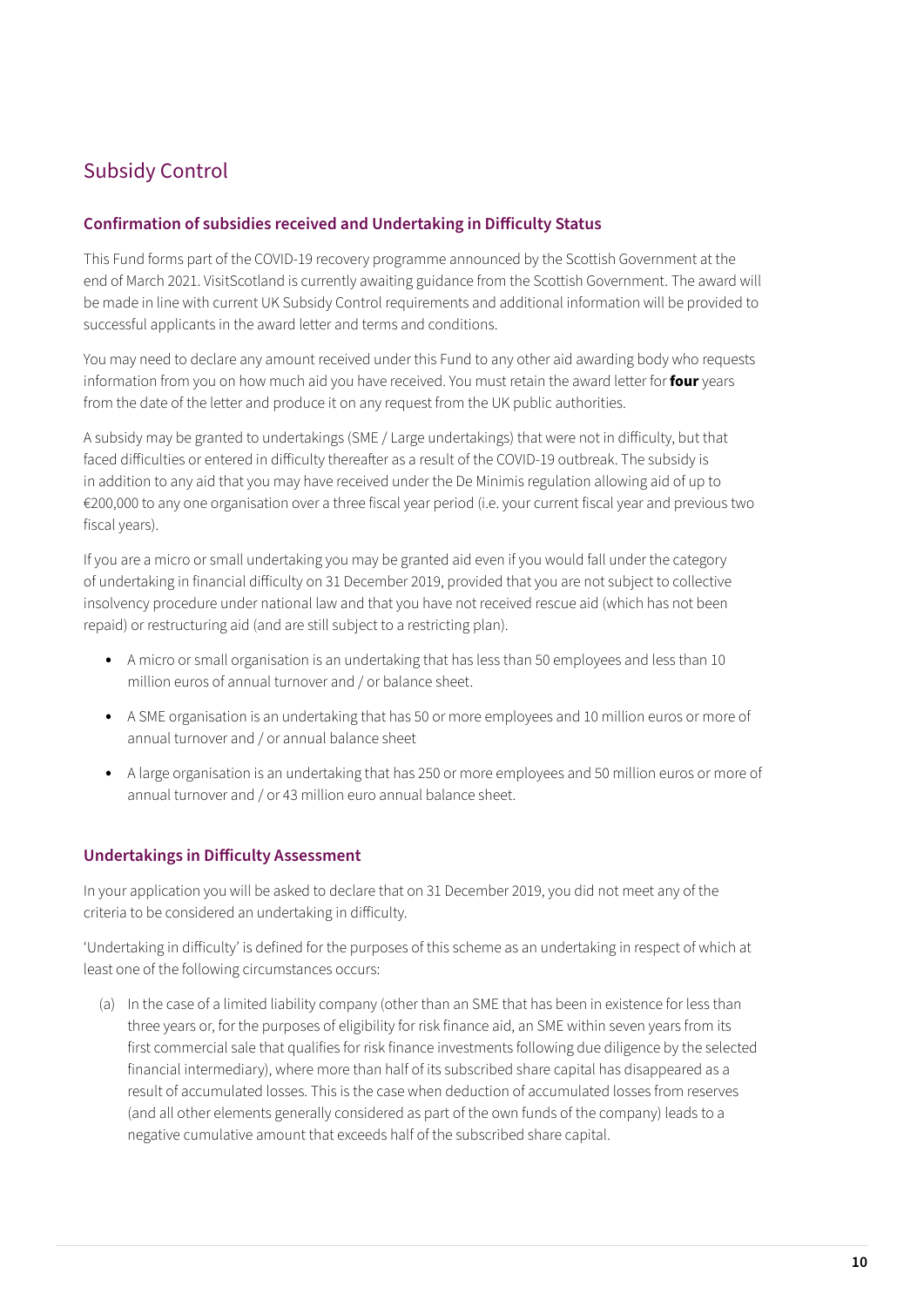- <span id="page-10-0"></span>or
	- (b) In the case of a company where at least some members have unlimited liability for the debt of the company (other than an SME that has been in existence for less than three years or, for the purposes of eligibility for risk finance aid, an SME within seven years from its first commercial sale that qualifies for risk finance investments following due diligence by the selected financial intermediary), where more than half of its capital as shown in the company accounts has disappeared as a result of accumulated losses.

and

(c) Where the undertaking is subject to collective insolvency proceedings or fulfils the criteria under its domestic law for being placed in collective insolvency proceedings at the request of its creditors.

and

(d) Where the undertaking has received rescue aid and has not yet reimbursed the loan or terminated the guarantee or has received restructuring aid and is still subject to a restructuring plan.

## Appendix one:

## **Eligible business types**

- **•** Activity Attractions: including but not limited to adventure parks, indoor activity centres
- **•** Culture and Heritage attractions: including but not limited to castles, historic houses, museums and galleries, industrial and workplace attractions, clan attractions, historic sites, and monuments
- **•** National Trust for Scotland attractions
- **•** Distillery / Brewery Visitor Centres and Experiences
- **•** Gardens
- **•** Guided urban group walking tours with a designated premise
- **•** Transport related attractions: including but not limited to boat trips, railways experiences, city sightseeing bus tours
- **•** Wildlife and Nature attractions: including but not limited to aquariums, wildlife centres, zoos, country parks and farm attractions
- **•** Visitor Centres
- **•** Science and Educational attractions: including but not limited to science centres
- **•** Visitor attractions with entry-fee exhibitions, where ticket turnover can be evidenced
- **•** Wildlife Watching and Nature Based Activity
- **•** Guided nature and wildlife watching experiences
- **•** Cycling and mountain biking
	- **·** Guided short and long-distance rural mountain bike and cycling trips / experiences including e-bikes using qualified guides
- **•** Pony trekking
	- **·** Guided pony treks as a tourism activity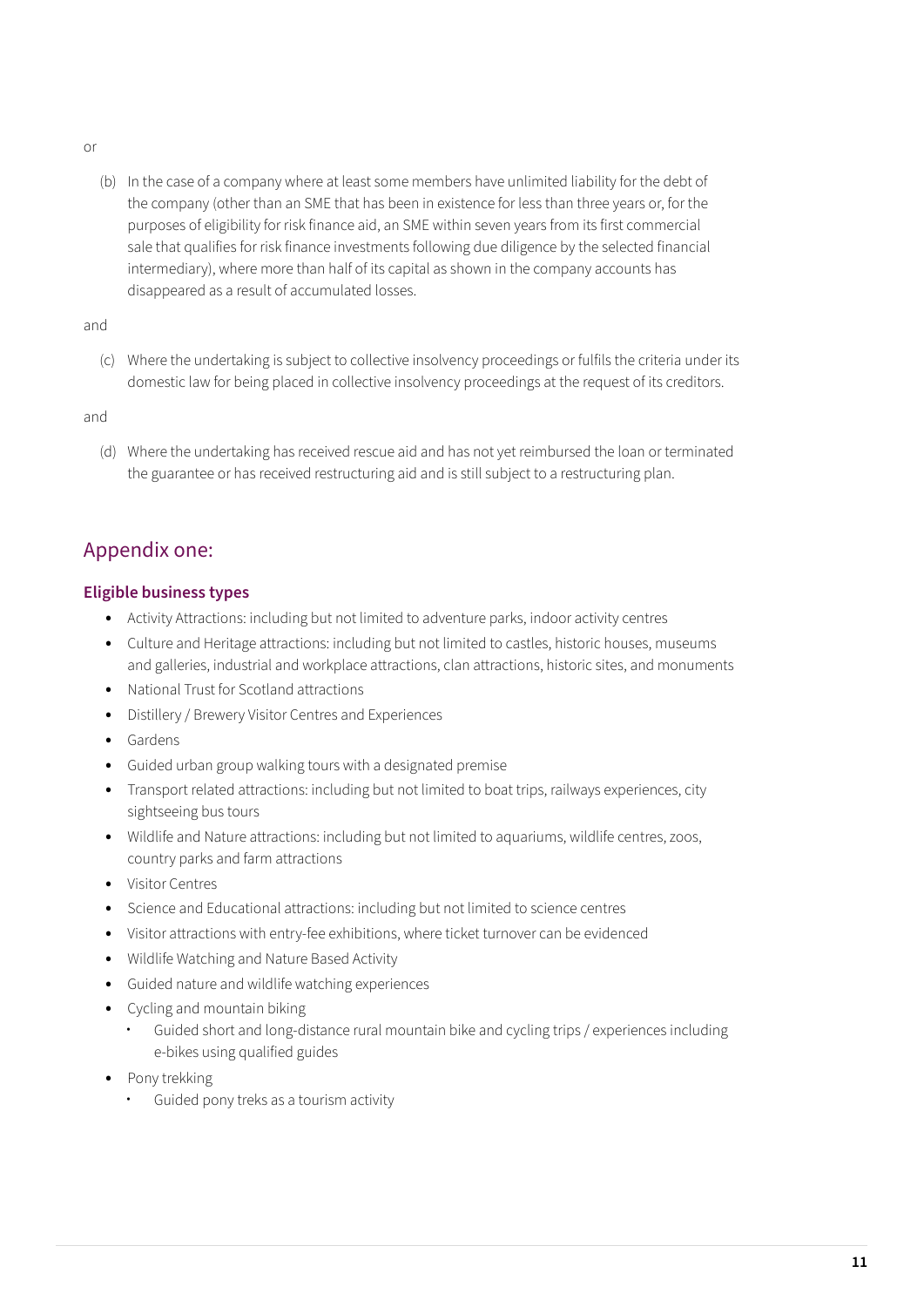- **•** Non-motorised Guided Water and Coastal Activities
	- **·** Guided kayaking / sea kayaking / canoeing
	- **·** Guided stand-up paddleboarding
	- **·** Guided canyoning / gorge walking
	- **·** Guided river tubing
	- **·** Guided coasteering
	- **·** Guided wild swimming
	- **·** Guided snorkelling and diving
	- **·** Guided white water rafting
	- **·** Guided kite surfing /surfing
	- **·** Guided land yachting
	- **·** Guided dinghy sailing and windsurfing experiences
- **•** Other Outdoor Activities

Operators who deliver one or more of the following guided outdoor adventure and activities for tourism in Scotland:

- **·** Guided 4x4 off-road driving and quad biking activities
- **·** Guided Bushcraft and Survival
- **·** Guided Caving
- **·** Guided Tree Climbing
- **·** Bungee Jumping
- **·** Zip Wire
- **·** Guided Snowsports Experiences and activities
- **·** Guided rural running / trail running
- **·** Guided short and long-distance rural walking day trips using qualified guides
- **·** Guided mountaineering / outdoor climbing guided day trips using qualified guides
- **•** Water based excursion operators such as day boat trips
- **•** Air / Aerial based excursions such as paragliding, gliding, parachuting, hot air balloons
- **•** Dry ski slopes
- **•** Karting centres

#### **The fund is not intended to support:**

- Government Department / Agency / Public body managed attractions (e.g. Forestry & Land Scotland, NatureScot, National Museums of Scotland, Historic Environment Scotland etc)
- National Parks
- Local Authority / ALEO managed attractions
- Theatres
- Racecourses
- Retail including gift shops, garden centres, shopping centres.
- Hospitality including attraction food outlets, cafes and restaurant
- Designated Soft Play Centres
- Equipment / hire rental
- Riding schools for lessons
- Field / Country Sports
- Indoor and outdoor sports activities, e.g. football, golf, tennis, netball etc.
- Outdoor / indoor activity / sports clubs, leisure and training centres
- Outdoor education centres
- Private charters